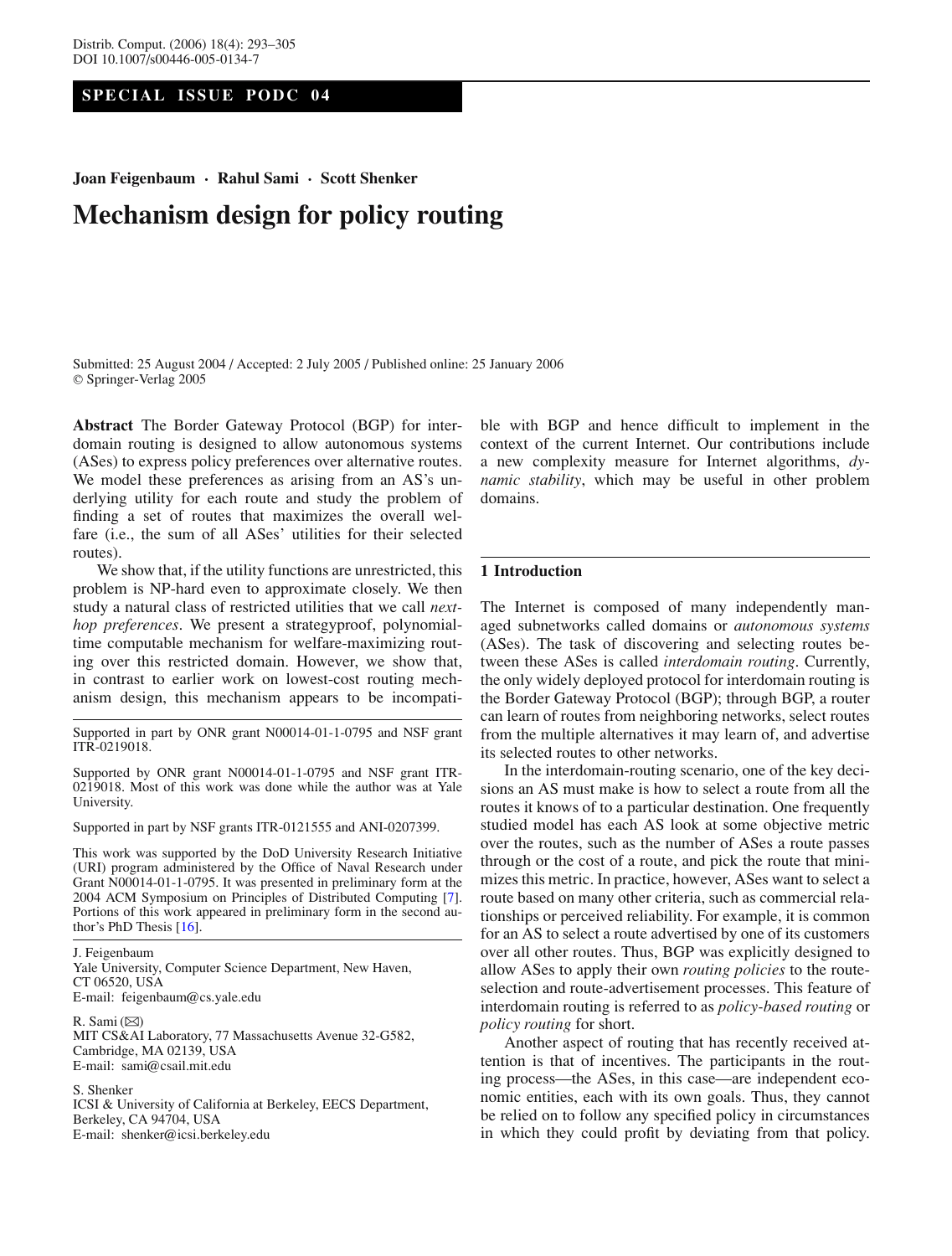Further, much of the information relevant to selecting good routes, such as costs or connectivity information, is known privately to individual ASes; thus, even if there were a central authority capable of enforcing a policy, it could not detect strategic reporting of this information. This paper explores the extent to which one can cope with these strategic issues in a computationally feasible manner.

The *algorithmic mechanism design* approach, introduced by Nisan and Ronen [\[15](#page-12-2)], seeks to address both incentives and computational complexity. One of the problems studied by Nisan and Ronen is a simple routing problem: Given a graph with a distinguished source node *s*, a distinguished sink node *t*, and costs associated with each edge, find the lowest-cost path from *s* to *t*. The wrinkle in the model is that each edge can strategically lie about its cost. Nisan and Ronen showed how a central authority can compute payments for each edge such that every edge's dominant strategy is to be honest about its cost, yielding a *strategyproof mechanism* for this problem. Later, Hershberger and Suri [\[12\]](#page-12-3) presented a more efficient algorithm to compute the payments required by this mechanism. Archer and Tardos [\[1](#page-12-4)] and Elkind et al. [\[4](#page-12-5)] study mechanisms to select a path that minimizes a metric from a broad class, not necessarily the sum of edge costs; this too can be viewed as a variant of lowest-cost routing.

The mechanism-design approach was extended by Feigenbaum et al. [\[5](#page-12-6)], who sought lowest-cost routing mechanisms in the context of interdomain routing. Their main contribution was to focus on *distributed* mechanisms, thus adopting the distributed algorithmic mechanism design approach initiated by Feigenbaum, Papadimitriou, and Shenker [\[6](#page-12-7)]. Feigenbaum et al. [\[5\]](#page-12-6) give a strategyproof mechanism for the lowest-cost routing problem that can be computed by an efficient distributed algorithm. Moreover, they show that this mechanism can be computed by a "BGPbased" algorithm, i.e., an algorithm with similar data structures and communication patterns to BGP that requires only modest increases in communication and convergence time. Thus, the mechanism is "backward compatible" with BGP, which is critical for any routing algorithm that must be implemented in the current Internet.

All the work on mechanism design for routing has focused on variants of *lowest-cost* routing. In practice, this has two drawbacks: The cost model is oversimplified, and the requirement that all ASes use a lowest-cost routing policy is too restrictive. In this paper, we investigate whether the distributed algorithmic mechanism design approach can be extended to general policy routing. In essence, we look at interdomain routing at a higher level of abstraction: We assume that source ASes have preferences over alternative routes to a destination, but we do not model the *causes* of these preferences. Thus, in our initial model, an AS can express any routing policy, provided that it is based on *some* underlying utility function—it need not arise from the cost of the route but may take into account unspecified, subjective route attributes as well. The goal of the mechanism is to compute routes for every source-destination pair such that the *overall* *welfare*, i.e., the sum of all ASes' utility for their selected routes, is maximized. The only constraint on the selected routes is that all routes to a given destination must form a tree; this is a very natural constraint in the Internet, where packet forwarding decisions are based only on the destination (not source and destination) of the packet.

Our first result is that, for general preferences, computing an optimal set of routes is NP-hard; it is even NP-hard to compute a solution that approximates the optimum to within a factor of  $O(n^{\frac{1}{4}-\epsilon})$ , where *n* is the number of nodes in the network, and  $\epsilon$  is an arbitrarily small positive constant. We prove this result by an approximability-preserving reduction from the Maximum Independent Set problem.

This leads us to consider a restricted class of utility functions that we call *next-hop preferences*. The restriction is that an AS's utility for a route can depend only on the first hop along that route. This class of utility functions captures preferences arising from customer/provider/peer relationships an AS might have with its neighbors. These commercial relationships are a major motivation for allowing flexible policy routing in BGP, and so this is an interesting class of preferences to study. We show that, for next-hop preferences, the welfare-maximization problem reduces to finding a maximum-weight directed spanning tree to each destination and is hence computable in polynomial time. We derive a strategyproof mechanism for this problem and show that it can also be computed in polynomial time.

We next ask whether it is possible to implement this mechanism with a distributed, BGP-based algorithm. Unfortunately, we find that this is not the case. In order to prove that a BGP-based implementation is impractical, we refine the model of BGP-based computation given in [\[5](#page-12-6)] and show that any implementation of the welfare-maximizing policy-routing mechanism would be unacceptable, even on Internet-like graphs with small numeric valuations, for two reasons: (1) The selected routes may be long, and hence the routing algorithm may take a long time to converge; and (2) Any change in any AS's utilities may require communication to  $\Omega(n)$  nodes, which defeats the rationale of using a path-vector protocol such as BGP. Thus, we conclude that, unlike the lowest-cost routing mechanism of [\[5\]](#page-12-6), this mechanism is not easy to implement in the current Internet.

Mechanisms, and indeed Internet algorithms in general, need to be compatible with the existing protocols that they seek to extend or replace; this allows them to be adopted gradually. Positive results about protocol compatibility have been studied earlier, e.g., in [\[5,](#page-12-6) [8](#page-12-8)]. However, proving negative results about protocol compatibility is more difficult; to our knowledge, our current paper is the first to prove that a mechanism is *incompatible* with a given protocol. Thus, part of our contribution is refinement of the BGP-based computational model to allow negative results to be proven. Further, we believe that the "dynamic stability" criterion introduced in Sect. [5.3](#page-7-0) could potentially be used to prove hardness results for other Internet-algorithmic problems.

The rest of this paper is structured as follows: We formulate the welfare-maximizing policy-routing problem in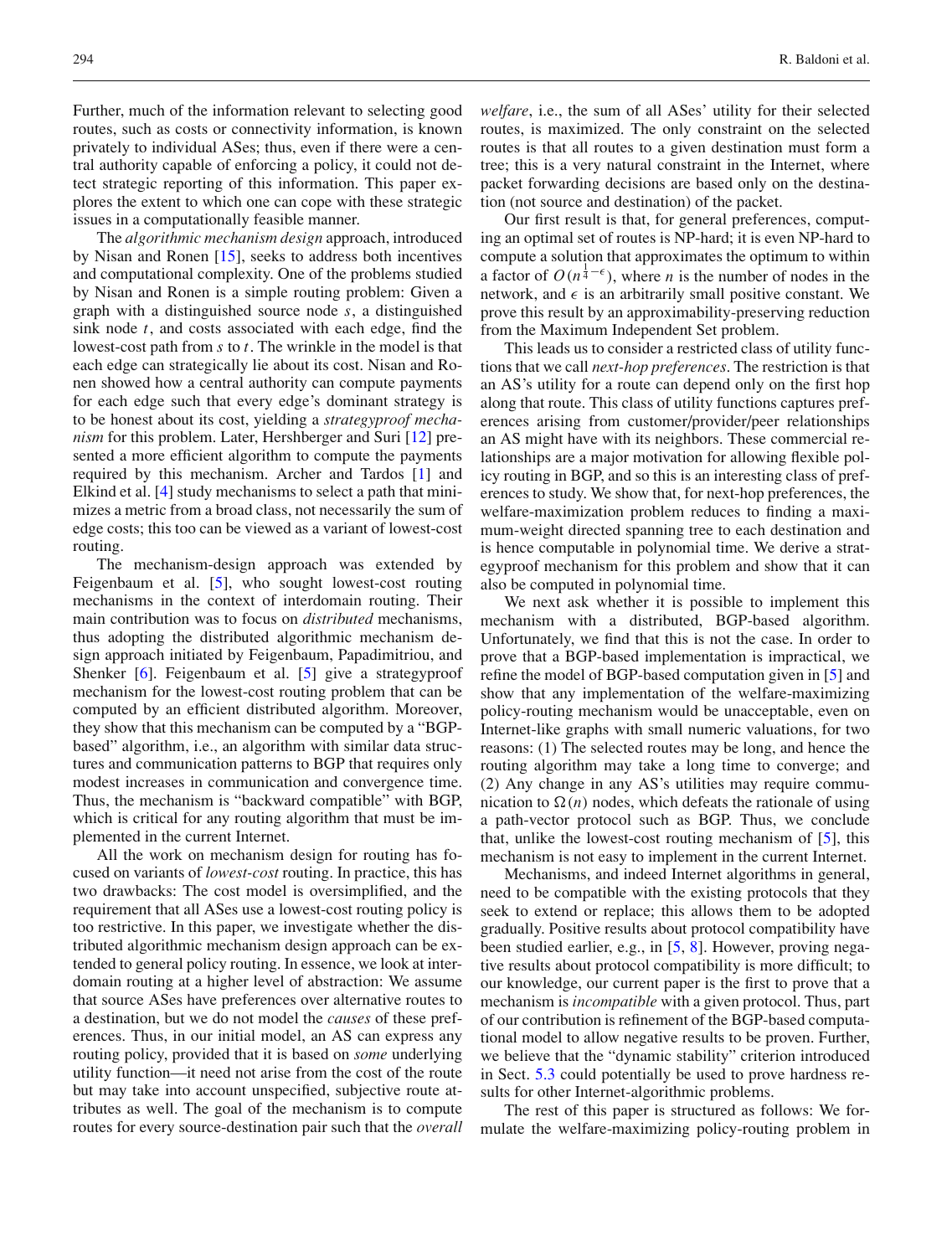Sect. [2.](#page-2-0) In Sect. [3,](#page-3-0) we prove that, with arbitrary preferences, the problem is NP-hard, even to approximate closely. We then turn to the next-hop preference model in Sect. [4.](#page-4-0) We design a strategyproof, polynomial-time computable mechanism, the MDST mechanism, that maximizes welfare in this model. In Sect. [5,](#page-5-0) we elaborate on the BGP-based computation model and show that the MDST mechanism is hard to implement in this model. The crux of this result is a proof that any distributed algorithm for the MDST mechanism will suffer from poor *dynamic stability*: Every change in the network or preferences will trigger a large number of messages in the network. We then demonstrate how dynamic-stability analysis can be extended to other optimization problems in Sect. [6.](#page-9-0) Finally, in Sect. [7,](#page-11-0) we summarize and present some open questions.

## <span id="page-2-0"></span>**2 The policy-routing problem**

The network consists of *n* Autonomous Systems. For simplicity, we treat each AS as an atomic entity; thus, we model the network as a directed graph with nodes corresponding to the autonomous systems. The edges in this graph correspond to BGP peering or transit relationships between ASes: We have a directed edge from node *a* to node *b* if *b* advertises its routes to *a*. In practice, the edges in this graph may vary with the destination under consideration; however, we assume here that these edges are identical for routes to any destination.

We assume throughout that the network is 2-connected, i.e., even if a single node is removed, there is a directed path from each node to every other node in the remaining graph. This assumption is necessary to rule out monopolistic nodes that can extract infinite payments. Earlier measurements on a real *undirected* AS graph suggest that there is a large component that remains connected even if a single node is re-moved [\[5\]](#page-12-6); further, for an AS not in this component, there is typically no route-selection problem, because each upstream provider that serves such an AS typically knows only one route to it, and that is the route that the provider advertises. We believe that these properties of AS graphs will hold even when edge directions are taken into account.

A *route* from a node *i* to a node *j* is simply a directed path, with no cycles, from *i* to *j* in the AS graph. The *routing problem* in this network is as follows: For each pair of nodes *i* and *j*, we need to select a single route from *i* to *j*. Further, we insist that the set of all routes to destination *j* forms a tree rooted at *j*. This is a natural restriction when packets are routed one hop at a time (as opposed to being routed in an end-to-end manner, e.g., source-routed). A candidate solution to the routing problem is thus a set of directed trees, one for each destination. The trees for different destinations are independent of each other, and hence it is possible to analyze the model for a single destination. In the remainder of the paper, we consider routing to a fixed destination *j*.

The basic difference between the lowest-cost routing problem and the policy-routing problem lies in the source of preferences. In the former, the costs incurred by transit carriers result in their preferring routes that do not pass through them; in the latter, ASes have differing preferences over alternative routes, and the constraint that routes form a tree leads to conflicts of interest. There are many reasons why ASes may have real economic preferences for different routes: Two different routes from *i* to *j* may lead to differing transit costs, customer satisfaction, or service payments. In this paper, we assume that AS *i*'s preferences among the candidate solutions are dictated entirely by the route from *i* to *j* in each solution, independent of the routes from other nodes to *j*. In a sense, this is complementary to the lowest-cost routing model, in which AS *i*'s utility for a tree depends only on the routes on which it was a *transit* node.

Specifically, we suppose that AS *i*'s preferences for paths can be expressed as a utility function  $u_i$ :  $\mathcal{P}_{ij} \rightarrow \mathfrak{R}$ , where  $P_{ij}$  is the set of all possible paths from *i* to *j* and the *empty path* ⊥ (which corresponds to solutions in which there is no route from *i* to *j*). Only the relative utilities are important, and so we can normalize this function by requiring that  $u_i(\perp) = 0$ . Further, we assume that, for any route  $P_{ij}$  from *i* to *j*,  $u_i(P_{ij}) \geq 0$ ; in other words, having any route to *j* cannot be worse for *i* than having no route at all.

AS preferences are private information, and hence an AS may misreport its preferences, unless it is given appropriate incentives. These incentives are provided by a *mechanism*. Abstractly, a mechanism for the routing problem for destination *j* takes as input the players' reported utility profiles  $\mathbf{u}' = (u'_1, u'_2, \dots, u'_n)$  and outputs a routing tree *T* and a vector of payments  $\mathbf{p} = (p_1, \ldots, p_n)$ , where  $p_i$  is the amount of money paid to *i*. We use the notation  $u_i(T)$  to denote *i*'s utility for its path to  $j$  in the tree  $T$ . We assume that the utility functions are quasilinear<sup>1</sup> and thus can be expressed directly in terms of money. Then, AS *i*'s combined benefit from the mechanism can be expressed as the sum  $(u_i(T) + p_i)$ . A mechanism is *strategyproof* if the payments are such that every AS *i*'s dominant strategy is to report *ui* truthfully. In other words, strategyproofness requires that, regardless of other ASes' reported utility functions, each AS *i* maximizes the sum  $(u_i(T) + p_i)$  by reporting its true utility function  $(i.e., u'_i = u_i)$  to the mechanism.

The economic goal of this routing mechanism is to maximize the *overall welfare*, i.e., to choose a routing tree T that maximizes  $W(T) = \sum_{i \in N} u_i(T)$ , where *N* is the set of all ASes. We call this the *welfare-maximizing routing problem*.

We make one further simplifying assumption: We assume that, for each node  $i$ , the payment  $p_i$  must be stored at node *i*. Thus, when the value of *pi* changes, node *i* must be updated. This natural assumption allows for a clearer proof of the hardness result in Sect. [5.3.](#page-7-0) We can drop this assumption and still prove essentially the same hardness result; this extension is discussed at the end of Sect. [5.3.](#page-7-0)

<span id="page-2-1"></span><sup>1</sup> A utility function is quasilinear if the player's happiness on receiving an outcome *T* and payment  $p_i$  is equal to  $u_i(T) + p_i$ .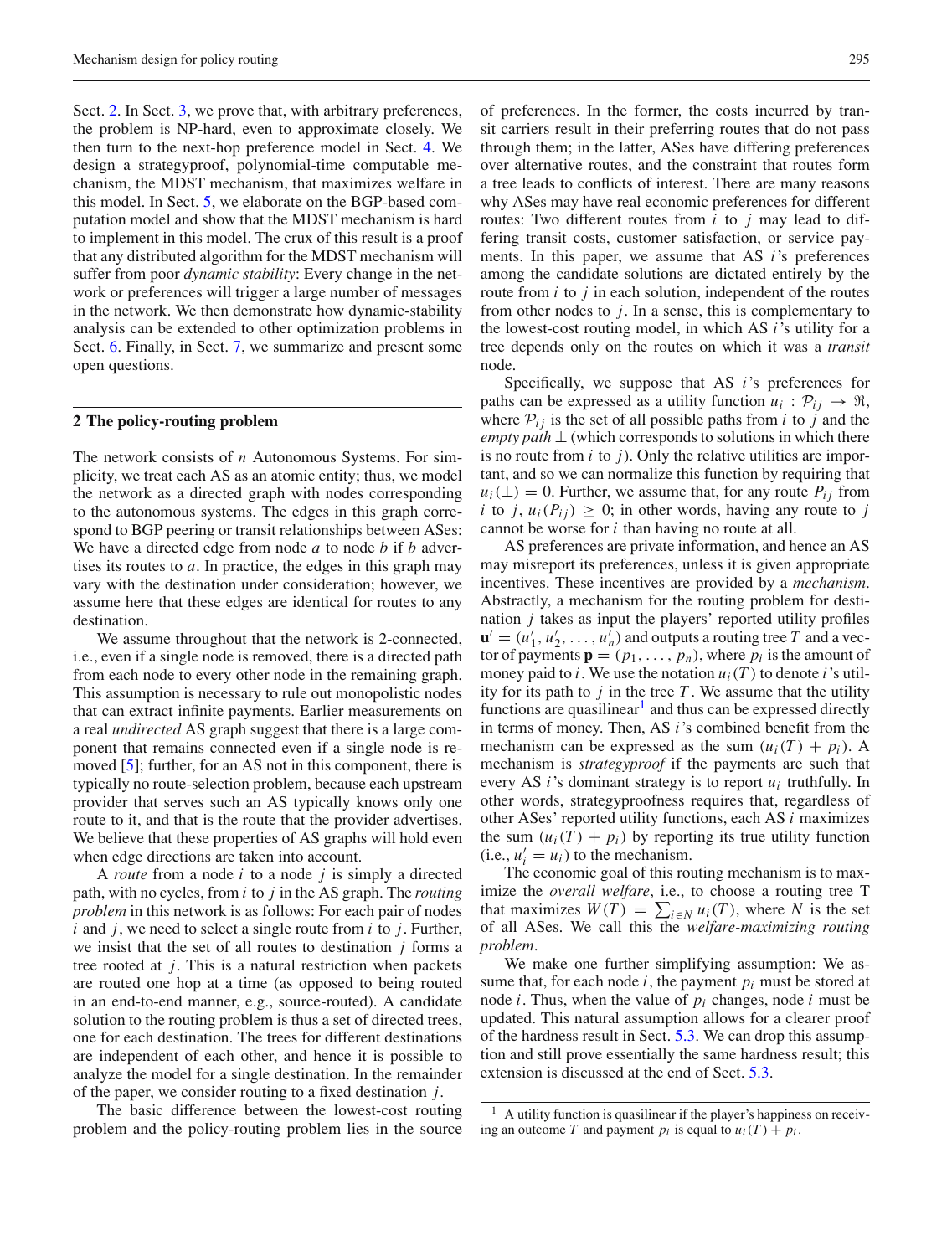## <span id="page-3-0"></span>**3 NP-hardness of the general problem**

In this section, we show that the general form of the welfare-maximizing routing problem stated in Sect. [2](#page-2-0) is not tractable.

An instance of the routing problem we are considering is as follows: We are given a directed graph *G*, with a distinguished destination node *j*. Each node *i* is associated with a set  $S_i$  of *allowed paths*<sup>[2](#page-3-1)</sup> from *i* to *j* in *G* and a utility function  $u_i: S_i \to \Re_{\geq 0}$ .

We now show that, for the very general class of utility functions defined in Sect. [2,](#page-2-0) it is NP-hard to compute a tree that maximizes the overall welfare. We prove this result by a reduction from the *Independent Set* problem: Given a graph *G* with vertices *N*, find a largest subset *S* of *N* such that no two vertices in *S* have an edge between them. This problem is known to be NP-hard [\[14](#page-12-9)]; in fact, it is even NP-hard to approximate the size of the largest independent set to within a factor of  $n^{\frac{1}{2}-\epsilon}$  [\[11](#page-12-10)]. Under the different complexity assumption that  $NP \neq ZPP$ , Håstad has shown that there is no polynomial-time algorithm to approximate the size of the largest independent set to within a factor of  $n^{1-\epsilon}$  [\[11](#page-12-10)].

Given an instance  $G = (N, E)$  of the Independent Set problem, we construct an instance of the welfaremaximizing routing problem. The construction of the network  $H$  is illustrated in Fig. [1.](#page-3-2) For each vertex  $v$  in  $N$ , we have a *terminal vertex*  $t_v$  in  $H$ . In addition, for each edge  $e = (v_1, v_2)$  in *E*, we add three vertices  $e^{v_1}$ ,  $e^{v_2}$ , and  $\bar{e}$  to *H*. We also add directed edges from  $\bar{e}$  to  $e^{v_1}$ and *e*v<sup>2</sup> . Finally, we add a special *destination vertex j* to *H*. We then choose an arbitrary order for the edges in *E*. For a vertex v in N, let  $e_{i_1}, e_{i_2}, \ldots, e_{i_l}$  be the edges incident on v in *G*, in that order. We add the directed edges  $(t_v, \overline{e}_{i_1}), (e_{i_1}^v, \overline{e}_{i_2}), \ldots (e_{i_{l-1}}^v, \overline{e}_{i_l}), (e_{i_l}^v, j)$  to *H*.

In this manner, we construct a directed path

$$
P_v = (t_v, \overline{e}_{i_1}), (\overline{e}_{i_1}, e_{i_1}^v), (e_{i_1}^v, \overline{e}_{i_2}), \ldots, (\overline{e}_{i_l}, e_{i_l}^v), (e_{i_l}^v, j)
$$

for each terminal vertex  $t_v$ . Now, we let  $S_{t_v} = \{P_v\}$ , and  $u_{t_1}(P_v) = 1$ , for each such vertex. For a nonterminal vertex  $\overline{e}$  corresponding to an edge  $e = (v_1, v_2)$  in *G*, we let  $S_{\overline{e}} = {\overline{P}_{v_1}, \overline{P}_{v_2}}$ , where  $\overline{P}_{v_1}$  is the suffix of  $P_{v_1}$  from  $\overline{e}$  to *j*, and  $\overline{P}_{v_2}$  is the suffix of  $P_{v_2}$  from  $\overline{e}$  to *j*. We let  $u_{\overline{e}}(P_{v_1}) = u_{\overline{e}}(P_{v_2}) = 0$ . Similarly, for a vertex of the form



<span id="page-3-2"></span>**Fig. 1** Reduction from Independent Set. The path  $P_a$  is shown in bold

<span id="page-3-4"></span> $e^{v}$ , we let  $S_{e^{v}}$  contain only the suffix of  $P_{v}$  from  $e^{v}$  to *j*, and set  $e^v$ 's utility for this path to zero.<sup>3</sup>

**Lemma 1** *Given an instance*  $G = (N, E)$  *of the Independent Set problem, let*  $(H, \{S_i\}, \{u_i(\cdot)\})$  *be an instance of the welfare-maximizing routing problem constructed as described above. Let*  $T^*$  *be an optimal routing tree for this problem. Then, the following conditions hold:*

- *(i) For any vertices*  $v_1, v_2 \in N$  *such that*  $(v_1, v_2)$  *is an edge in G, at most one of t*<sub>v<sub>1</sub></sub> *and t*<sub>v<sub>2</sub></sub> *has an allowed path to j in*  $T^*$ .
- *(ii) If*  $S \subseteq N$  *is an independent set, then*  $W(T^*) \ge |S|$ *.*

*Proof* [1](#page-3-4) Let *e* be the edge  $(v_1, v_2)$ . If  $t_{v_1}$  has a path to *j*, it must be the path  $P_{v_1}$ . The vertex  $\bar{e}$  lies on this path, and hence the unique path from  $\bar{e}$  to  $j$  in  $T^*$  must pass through  $e^{v_1}$ , not  $e^{v_2}$ . It then follows that the path  $P_{v_2}$  is not contained in  $T^*$ , and hence there is no path from  $t_v$ , to *j* in  $T^*$ .

[1](#page-3-4) No two vertices in *S* have any edge in common; hence, if  $v_1, v_2 \in S$ , the paths  $P_{v_1}$  and  $P_{v_2}$  are disjoint. Thus, the union of paths  $P_v$  for all  $v \in S$  forms a tree  $T(S)$ . Further, we note that  $W(T(S)) = |S|$ .  $T^*$  is optimal, and hence  $W(T^*) > |S|$ .

**Corollary 1** *If S is a maximum independent set in G, then*  $T(S)$  *is an optimal routing tree. Conversely, if*  $T^*$  *is an optimal routing tree, then*  $S = \{v | t_v \text{ has } a \text{ path to } j \text{ in } T^*\}$  *is a maximum independent set in G.*

Finally, we observe that this reduction implies that even an approximately optimal routing tree is hard to find: If  $\overline{T}$  is an approximately optimal routing tree, then the set

<span id="page-3-1"></span><sup>2</sup> There may be an exponentially high number of paths from *i* to *j* in the graph (and, indeed, in the Internet). Thus, it might seem that even describing the AS utility functions completely is a hopeless task. However, it is possible that an AS's utility function can be described in a polynomial amount of space. We include a set of allowed paths in the problem description simply to provide one such representation: A path  $P_{ij}$  implicitly has utility 0 if it is not in the allowed set. The NP-hardness reduction in this section shows that, even when all ASes have utility functions that can be expressed concisely using this representation, it is NP-hard to find a welfare-maximizing routing tree. Any other concise representation of utility functions with small support would suffice for the reduction described here.

<span id="page-3-3"></span><sup>&</sup>lt;sup>3</sup> We could alternatively define  $S_{\overline{e}}$  and  $S_{e^v}$  to be empty sets, because all of their candidate paths have zero value. However, we choose to explicitly define the possible paths in order to clarify the construction.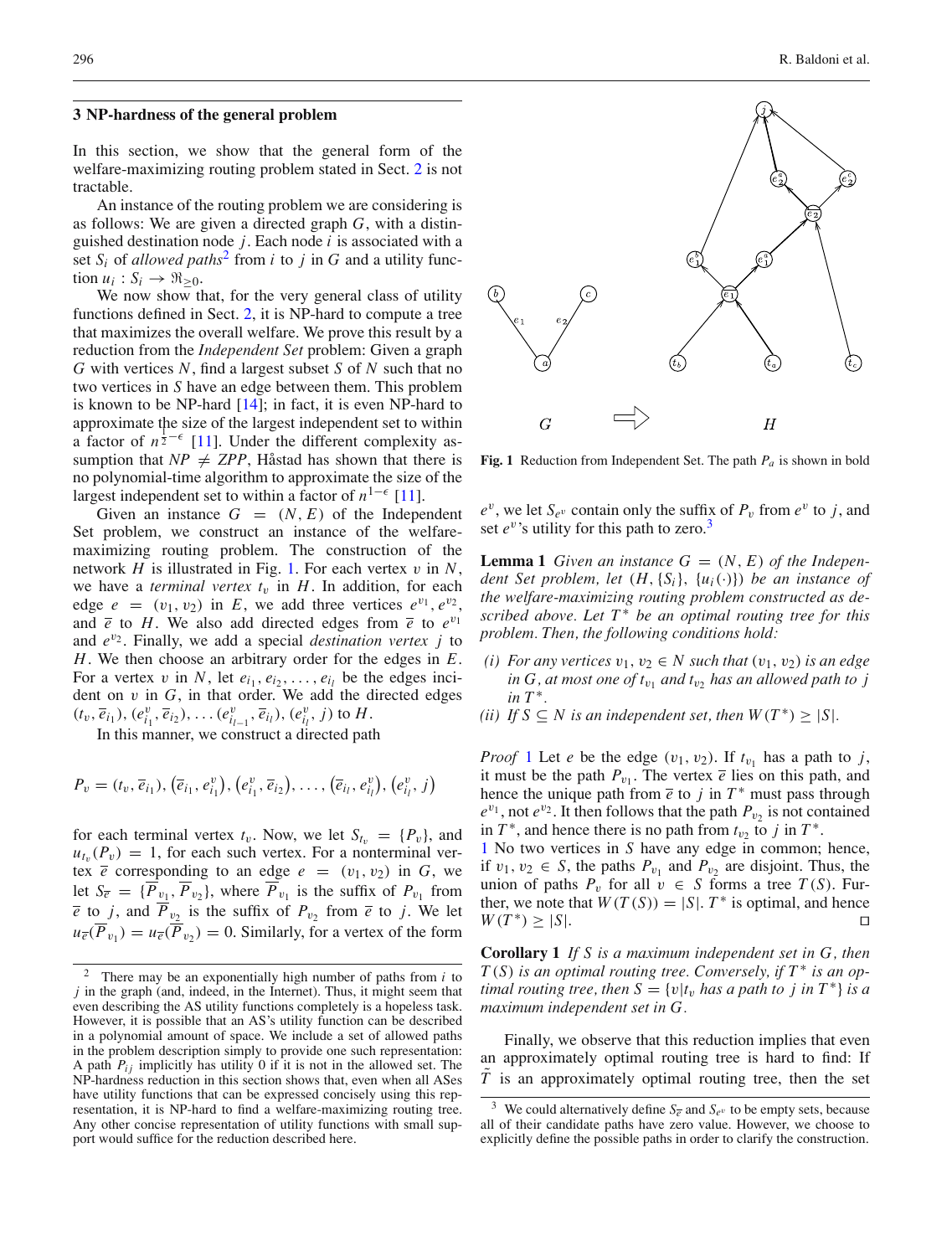$\tilde{S} = \{v | t_v \text{ has a path to } j \text{ in } \tilde{T} \}$  is an approximately maximum independent set in *G*, with the same approximation factor. Note that we reduce a graph with *n* vertices to a network with  $O(n^2)$  nodes and  $O(n^2)$  allowed paths. Thus, an  $(n^2)^{\frac{1}{4}-\epsilon} = n^{\frac{1}{2}-2\epsilon}$  approximation to the welfare-maximizing routing problem would give us an  $n^{\frac{1}{2}-2\epsilon}$  approximation to the independent set problem, and an  $(n^2)^{\frac{1}{2} - \epsilon} = n^{1 - 2\epsilon}$ approximation to the welfare-maximizing routing problem would give us an  $n^{1-2\epsilon}$  approximation to the independent set problem. Combining this with known results on the hardness of computing exactly maximum independent sets and approximately maximum independent sets [\[11,](#page-12-10) [14\]](#page-12-9), we get the following hardness result:

<span id="page-4-1"></span>**Theorem 1** *Given a general network on n nodes with a total of O*(*n*) *allowed paths and arbitrary AS-path utility functions,*

- *Unless N P* = *P, there is no polynomial-time algorithm to compute a welfare-maximizing routing tree.*
- $-$  *For any*  $\epsilon > 0$ , *unless*  $NP = P$ , *there is no polynomial time algorithm to compute a tree the total welfare of which approximates that of a welfare-maximizing rout-* $\int$ *ing tree to within a factor of n*<sup> $\frac{1}{4} - \epsilon$ </sup>.
- $For any  $\epsilon > 0$ , unless  $NP = ZPP$ , there is no polynomial$ *ial-time algorithm to compute a tree the total welfare of which approximates that of a welfare-maximizing rout-* $\int$ ing tree to within a factor of n<sup> $\frac{1}{2}$ − $\epsilon$  .</sup>

Theorem [1](#page-4-1) probably rules out the possibility of solving this problem exactly or approximately in the most general case. There are two possible approaches to restrict the scope of the problem in order to make it more tractable. The first is to restrict the class of networks, while still covering Internetlike situations. The second approach is to restrict the class of allowable utility functions; we pursue the second approach in Sect. [4.](#page-4-0)

## <span id="page-4-0"></span>**4 Next-hop preferences**

In this section, we consider solutions to the welfare-maximizing routing problem with a restricted class of AS preferences. Specifically, we assume that AS *i*'s utility  $u_i(P_{ij})$  for route  $P_{ij}$  depends only on the *next hop* from *i* on this route (i.e., the utility depends only on which of *i*'s neighbors this route passes through). The motivation for this is that an AS is likely to have different economic relationships with different neighbors (customers, providers, and peers), leading to different utilities for routes depending on which neighbor is used for transit; however, it is reasonable to assume that two routes to *j* through the same neighbor have a similar economic impact on *i*. Further, we assume that the set of allowed routes from *i* is likewise determined solely by which neighbors of *i* may be used to transit packets destined to *j*.

With this assumption, *i*'s utility function can be written as a function  $u_i(a)$  of the neighboring AS *a*. Similarly, the set of *i*'s allowed routes can be expressed as a set  $S_i$  of *i*'s neighbors that can be used to carry transit traffic to *j*. (The set  $S_i$  reflects agreements between  $i$  and its neighbors: If  $a \in S_i$ , it means that, in principle, *i* is willing to send packets through *a*, *and a* is willing to accept packets from *i* for destination *j*.)

This leads to a convenient combinatorial form of the welfare-maximizing routing problem. We construct a graph *G <sup>j</sup>* , with a vertex corresponding to each AS and an identified destination vertex *j*. If  $a \in S_i$ , we include a directed edge *e* from *i* to *a*; we assign this edge a *weight*  $u_e = u_i(a)$ . A routing tree is then simply a directed tree (*arborescence*) *T* with all edges directed towards the root *j*. Further, an AS *i*'s utility for its route in *T* is the weight  $u_e$  of the edge outgoing from *i* in *T* if such an edge exists or 0 otherwise. Thus, the overall welfare with routing tree *T* is

$$
W(T) = \sum_{e \in T} u_e
$$

It follows that the welfare-maximizing routing tree  $T^*$  is a *maximum-weight directed tree* with root  $j$  in  $G_j$ .

<span id="page-4-2"></span>We first show that we can restrict our attention to directed *spanning trees*.

**Lemma 2** *Suppose we are given a weighted graph*  $G_i$ *, with vertex set N. Define*  $R \subseteq N$  *by* 

$$
R \stackrel{\text{def}}{=} \{i \in N \mid \text{There is a path from } i \text{ to } j \text{ in } G_j\} \cup \{j\}
$$

*Then, there is a maximum-weight directed tree with root j that spans R.*

*Proof* Let  $T^*$  be a maximum-weight directed tree with root *j*. Suppose there is some vertex  $v \in R$  such that  $v \notin T^*$ . There is a path from  $v$  to  $j$  in  $G_j$ ; we can add edges from this path to  $T^*$  without decreasing its weight, because the utilities are always non-negative. By adding edges along this path in order, we can eventually grow the tree to include  $v$ , without reducing its weight.

Note that the ASes that cannot even reach *j* can be completely ignored for the purpose of finding routes to *j*. Also, it is easy to compute, for each AS *i*, whether *j* is reachable from *i*. This, combined with Lemma [2,](#page-4-2) means that, without loss of generality, we can assume that  $T^*$  spans the vertex set *N*.

Thus, we want to compute a maximum-weight directed spanning tree (MDST), with edges directed towards *j*. (A spanning tree with edges directed towards *j* is also known as a *j*-arborescence; thus, we seek a *maximum-weight spanning j*-*arborescence*)[.4](#page-4-3) This is a well-studied problem; the first polynomial-time algorithm was given by Edmonds [\[3\]](#page-12-11). A distributed algorithm for the MDST problem was given by Humblet [\[13\]](#page-12-12).

<span id="page-4-3"></span><sup>4</sup> This is essentially equivalent to the problem of computing a *minimum*-weight spanning *j*-arborescence, with weights adjusted appropriately.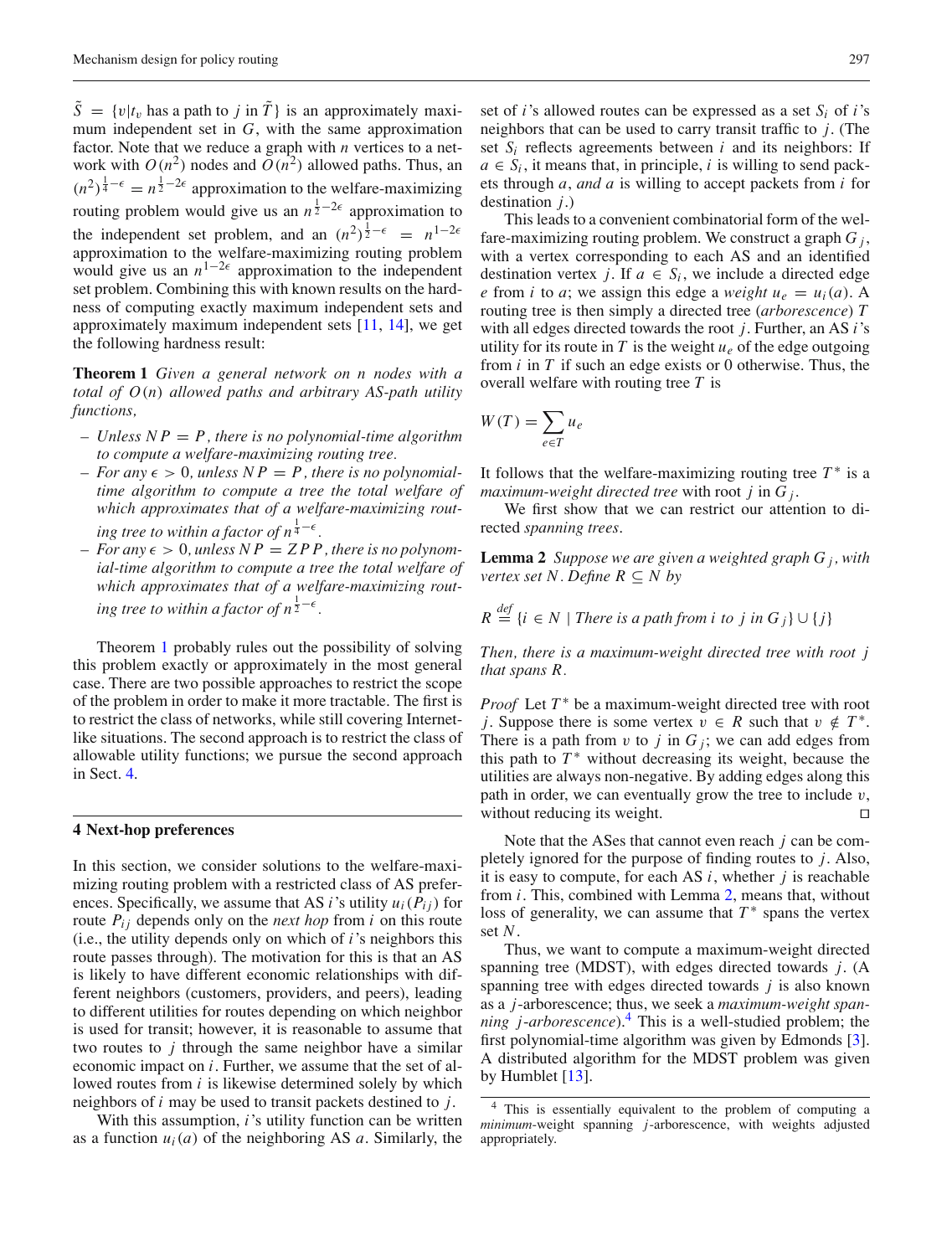#### 4.1 A VCG mechanism

We now describe a welfare-maximizing,<sup>5</sup> strategyproof mechanism for the welfare-maximizing routing problem with next-hop preferences. This is a direct application of the theory of Vickrey-Clarke-Groves (VCG) mechanisms [\[2](#page-12-13), [10,](#page-12-14) [18](#page-12-15)]. It follows from the characterization of welfaremaximizing and strategyproof mechanisms [\[9](#page-12-16)] that the payment to AS *i* must have the form:

<span id="page-5-3"></span>
$$
p_i = \sum_{a \neq i} u_a(T^*) + h_i(\mathbf{u}^{-i})
$$
 (1)

(Here,  $h_i(·)$ ) is an arbitrary function of  $\mathbf{u}^{-i}$ , the vector of utilities of all agents other than *i*.) Further, any mechanism with output and payments of this form is strategyproof [\[9\]](#page-12-16).

The exact form of the functions  $h_i(\cdot)$  can be determined by normalizing the payments to satisfy other reasonable conditions. We normalize the payment by requiring that nodes that do not carry transit traffic (leaf nodes in  $T^*$ ) are not paid. The rationale for this requirement here is that leaf nodes are not contributing to other agents' value. Let  $T^{-i}$  denote the maximum-weight *j*-arborescence<sup>[6](#page-5-2)</sup> in  $N\setminus\{i\}$ . Then,  $W(T^{-i})$ is a function of **u**−*<sup>i</sup>* alone. Recall that an AS can refuse to accept transit traffic, i.e., effectively cut off all *incoming* edges. If AS *i* did this, it would force the optimal tree to have it as a leaf node. We would then have  $T^* = T^{-i} \cup (i, a)$ , where  $(i, a)$ , an edge from AS *i* to some other AS *a* in the network, is the heaviest outgoing edge from *i*. As *i* would be a leaf, the payment  $p_i$  must evaluate to 0 in this case; for this to occur, we must have  $h_i(\mathbf{u}^{-i}) = -W(T^{-i})$ . Substituting back into Eq. [\(1\)](#page-5-3), we get the following formula for the payment  $p_i$ :

<span id="page-5-8"></span>
$$
p_i = \sum_{a \neq i} u_a(T^*) - W(T^{-i})
$$
  
=  $W(T^*) - u_i(T^*) - W(T^{-i})$  (2)

We call this the *MDST mechanism*. In order to compute this mechanism, we will have to compute the MDST, as well as the payment  $p_i$  to be given to each AS  $i$ . The payments can be computed by solving  $(n - 1)$  maximum-weight *j*arborescence instances (one for each node except *j*), and thus the MDST mechanism is polynomial-time computable.

## <span id="page-5-0"></span>**5 Hardness of BGP-based implementation**

Up to this point, we have formulated the problem of finding the welfare-maximizing routing tree with next-hop preferences as a maximum-weight directed-spanning-tree problem and derived the natural strategyproof, welfaremaximizing mechanism for this problem. This mechanism is polynomial-time computable in a centralized computational model; this leads us to hope that, as in the case of lowestcost routing [\[5](#page-12-6)], we can find a BGP-based distributed algorithm for it. Unfortunately, this appears not to be the case. In Sect. [5.1,](#page-5-4) we further develop the BGP-based computational model; in Sects. [5.2](#page-6-0) and [5.3,](#page-7-0) we argue that the MDST mechanism is incompatible with BGP.

#### <span id="page-5-4"></span>5.1 BGP-based distributed computation

We start by recalling the BGP-based computation model defined by Feigenbaum et al. [\[5\]](#page-12-6): An algorithm is "BGPbased" if it has similar data structures and communication pattern to (a simplified abstraction of) BGP. Further, such an algorithm has acceptable performance if the storage space per router, time to convergence, and total communication required in running the algorithm are within constant factors of the requirements for running BGP itself.

This definition of BGP-based algorithms is not yet complete. It is adequate for proving that a specific algorithm, such as the price-computation algorithm in [\[5](#page-12-6)], does not cause large changes in the structure or performance of BGP: We can assure ourselves by inspection that the algorithm "has similar structure" to BGP. However, for proving impossibility results, we need a more precise specification of the class of acceptable algorithms. Thus, we elaborate on the specific properties that we expect a BGP-based computation to have.

Consider routing to some destination *j*. The properties we require of any BGP-based computation of the routes to *j* are:

- <span id="page-5-5"></span>**P1** The routing tables should use *O*(*l*) space to store a route of length *l*.
- <span id="page-5-6"></span>**P2** Routes should be computable in time polynomial in the *diameter* of the network rather than the total size of the network.
- <span id="page-5-7"></span>**P3** When a node fails or there is a change in the information (such as costs or preferences) associated with the node, the change should not always have to propagate to the whole network; instead, it should usually be propagated only to a small subset of nodes. Formally, we require that there are only  $o(n)$  nodes that trigger  $\Omega(n)$  UPDATE messages by failing and coming back up, or by changing their cost or utility reports by infinitesimal amounts.

Property [P1](#page-5-5) says that the routing table should have roughly the same size as BGP routing tables or be smaller; this is clearly desirable in any proposed routing algorithm. While the number of ASes in the Internet has grown rapidly, the AS-graph diameter has remained small. In addition, current Internet routes typically pass through few intermediate ASes. Property [P2](#page-5-6) requires a routing algorithm to stabilize rapidly in networks of this form.

The justification for Property [P3](#page-5-7) is as follows: In a *linkstate* routing protocol, any change has to be broadcast to all

<span id="page-5-1"></span><sup>5</sup> In the economics literature, welfare-maximizing mechanisms are also known as "efficient" mechanisms. In this paper, we use the term "welfare-maximizing" to avoid any confusion with computational efficiency.

<span id="page-5-2"></span><sup>6</sup> Recall that we assume the network is 2-connected, and hence such a tree exists.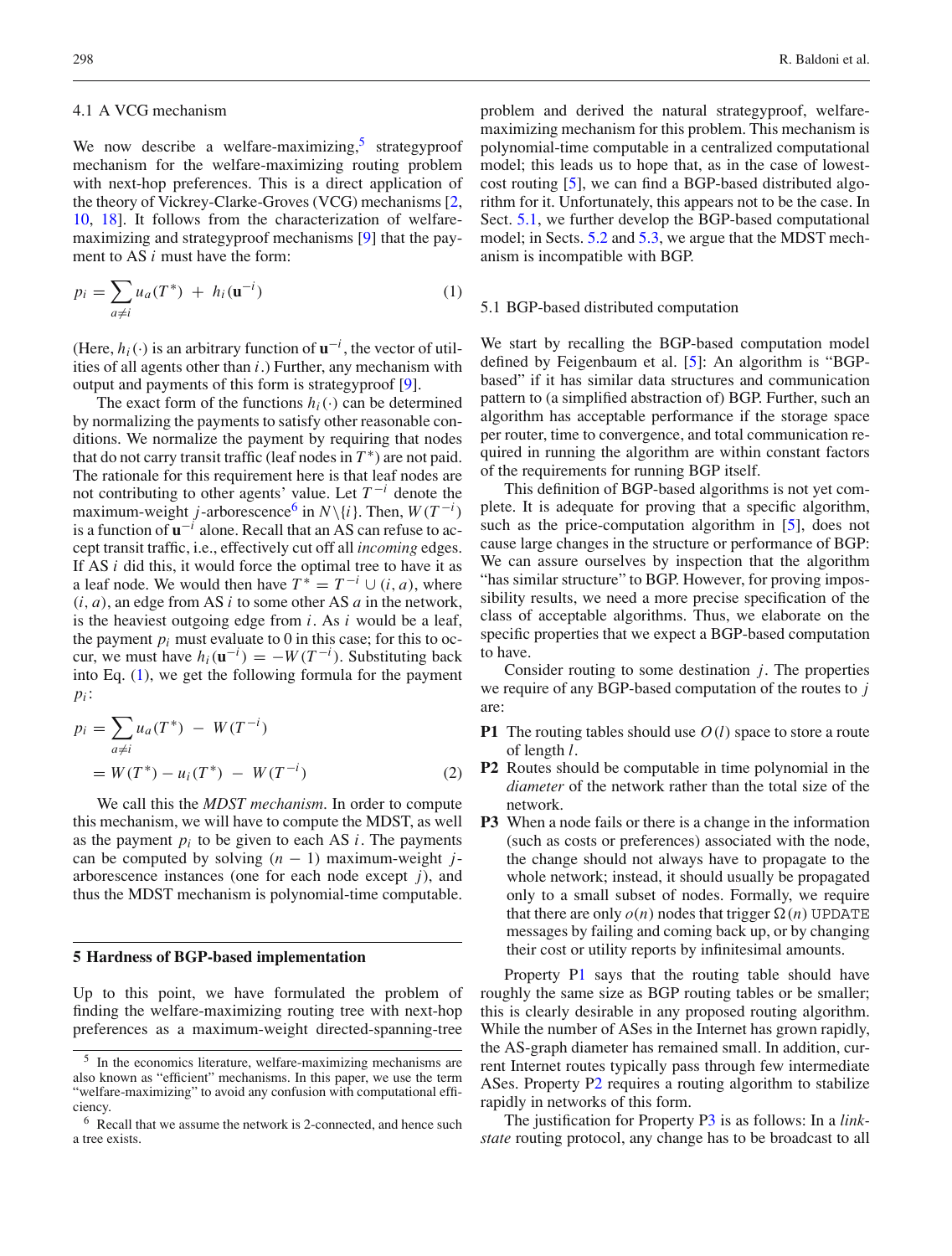the nodes in the network. BGP is a *path-vector* protocol, partly to avoid this dynamic communication burden; thus, a BGP-based algorithm should preserve this property. As the set of routes to *j* forms a tree, we cannot prevent changes in a few nodes near the root from affecting many other nodes. Similarly, it seems acceptable that a large change in the cost or preference of node *i* can put it near the root and hence affect many nodes. However, we don't want *every* change to result in this much communication; this is expressed in the statement of [P3.](#page-5-7)

Property [P3](#page-5-7) is an unusual feature of our model in that it deals with the dynamic performance of an algorithm—specifically, it requires the algorithm to have *dynamic stability*. The main analytic reason for introducing this constraint is to rule out algorithms that compute routes in a centralized fashion at a single location, using logarithmic-depth spanning trees to collect the inputs and distribute the outputs. Such an algorithm is clearly not similar to BGP, yet it could meet the static performance requirements with some clever encoding in the routing tables. The dynamic stability requirement prevents this and also provides new insight as to why a fully distributed algorithm, such as BGP, may be preferable in loosely coupled systems.

It may be argued that requirements [P2](#page-5-6) and [P3](#page-5-7) capture desirable properties of distributed algorithms generally and not BGP-based algorithms in particular. This is not an obstacle for our purposes in this section. Because we are trying to show that the MDST mechanism is *not* BGP-compatible, it suffices to show that it does not have properties required for a larger class of algorithms that contain those that are BGPbased. These three properties suffice for the negative result sought in this section. We do not claim that these properties provide us with a fully fleshed out "BGP computational model"; that is a goal for future work.

We are also concerned about the robustness of our hardness results—a hardness result that is too contrived would not be meaningful to the real-world application of this mechanism. For this reason, we do not necessarily require these conditions to hold for all possible networks and all possible cost or preference values. The only networks that we care about are "Internet-like" networks—those that can plausibly represent an AS graph or some subgraph of an AS graph. We restrict ourselves to networks that satisfy three properties: They must be sparse, with average node degree  $O(1)$ ; they must have small diameter—specifically, diameter *O*(log *n*); and, when any one node is removed from the network, the diameter must remain *O*(log *n*).

It is more difficult to identify what "reasonable" cost or preference values might be. We definitely want them to be polynomial in *n* and preferably polylogarithmic in *n*. Further, we are not concerned with hardness that may arise because of some strange coincidence of specific numerical values that happen to produce a very unstable state. At the same time, there is no single natural distribution with respect to which we can analyze the average-case complexity of an algorithm. Instead, we insist that any hardness result hold over an open set of cost or preference values; this means that the hardness holds over a region of preference space with non-zero volume, as opposed to holding on isolated points or a degenerate surface. This is similar in spirit to the *smoothed analysis* of Spielman and Teng [\[17](#page-12-17)]. For example, in a lowest-cost mechanism, it is possible that, for a specific cost profile, there are many paths to a node with exactly equal costs. At this profile, the lowest-cost path may be sensitive to a large number of node costs. However, this sensitivity occurs only because of numerical coincidence, and it disappears if the costs are infinitesimally perturbed. This example would not count as a hardness proof in our model, because it does not meet the open-set criterion.

In [\[5\]](#page-12-6), the authors presented a distributed algorithm to compute the lowest-cost paths (LCPs) and the prices required by the strategyproof LCP-mechanism. This algorithm was "BGP-based" in the sense that it used similar data structures and communication patterns as BGP. We can show that this algorithm satisfies properties  $1-3$  $1-3$ , provided the costs are not very skewed; the proof is included in the Appendix.

By contrast, we now show that a welfare-maximizing routing mechanism cannot simultaneously satisfy all these properties, even for networks and preference values that fit our definition of "reasonable."

## <span id="page-6-0"></span>5.2 Long convergence time

Figure 2 shows an example of a network with  $2n - 1$ nodes for which a BGP-based algorithm for the welfaremaximizing routing mechanism takes  $\Omega(n)$  stages to converge. The network consists of a balanced *j*-arborescence. The leaf nodes are  $a_1, a_2, \ldots, a_n$ . The network can be extended to have diameter 2 log *n* by adding reverse edges with lower preference values; these reverse edges do not affect our argument, and so we omit them from Fig. [2.](#page-7-1) Similarly, by adding one more low-preference edge from each internal node to a node outside its parent's subtree, we can arrange for the diameter to remain small even when any one node is removed. Each node is adjacent to at most 4 other nodes, and so the network satisfies the sparseness requirement as well.

The preference values are shown as numbers (weights) on the edges in Fig. [2.](#page-7-1) Each  $a_i$  in  $\{a_1, a_2, \ldots, a_{n-1}\}$  prefers to route through its neighbor  $a_{i+1}$  (value 2) rather than take the path up the tree (value 1). Thus, the welfare-maximizing routing solution, given by the maximum-weight *j*-arborescence in this network, consists of the path  $a_1a_2 \ldots a_n$ , attached to the remainder of the tree at  $a_n$ . Note that the values are in a small range [1, 2]. We also remark that this remains the optimal solution even if any subset of the next-hop values are perturbed by a small amount (less than 0.5 each).

Thus, the optimal solution has a route of length  $\Omega(n)$ , for any preference values in an open set around the specified values. BGP builds routes on a hop-by-hop basis. An AS can use a route only when its next hop on the route has advertised it, and it can itself extend and advertise the route only in the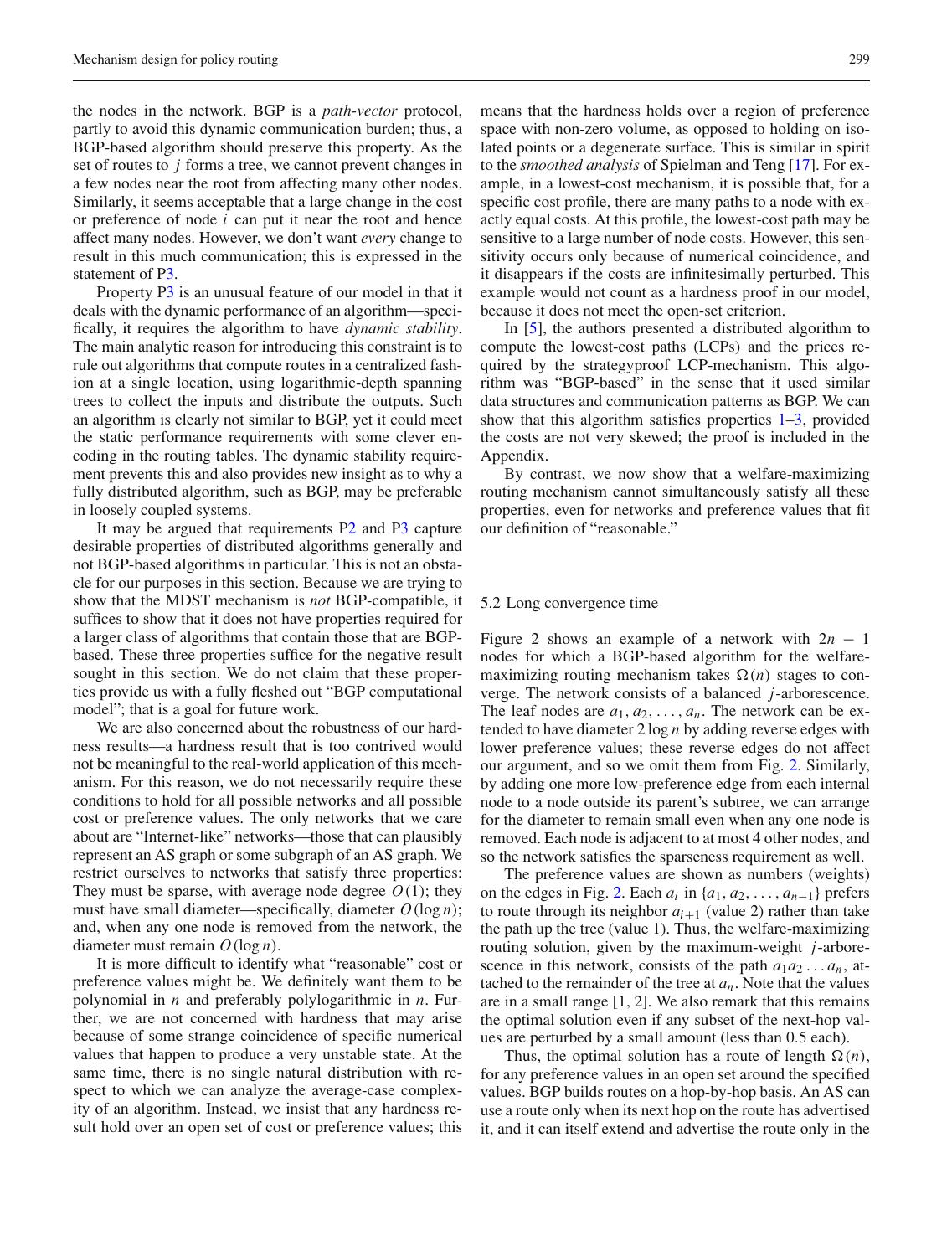

<span id="page-7-1"></span>**Fig. 2** Network with low diameter and a long path in MDST



<span id="page-7-2"></span>**Fig. 3** Construction of network for Sect. [5.3,](#page-7-0) for  $m = 3$ 

next stage. Thus, we have proved that any such algorithm does not satisfy property [P2:](#page-5-6)

**Theorem 2** *Any BGP-based algorithm for computing the next-hop welfare-maximizing mechanism in the network of Fig. [2,](#page-7-1) over an open set of preference values in a small*  $range, takes \Omega(n)$  *stages to converge.* 

Given the hop-by-hop route construction in BGP, it may seem that a more reasonable requirement than [P2](#page-5-6) is that the number of stages required for convergence is proportional to the length of the longest route. However, the length of the longest selected route is also a function of the mechanism under consideration (in this case, the MDST mechanism); for this reason, we prefer the more stringent requirement [P2,](#page-5-6) which is independent of the mechanism. One of the reasons that the MDST mechanism is incompatible with BGP is precisely that it may select very long routes even in networks with small diameter and hence will cause BGP (or any hopby-hop protocol substrate) to converge very slowly.

## <span id="page-7-0"></span>5.3 Extensive dynamic communication

It may be argued that the long route in Fig. [2](#page-7-1) is unlikely to arise, because long routes are inherently undesirable, and hence ASes will lower their preference values for neighbors with long routes to the destination. In other words,

even though next-hop preferences may adequately capture an AS's preferences at any given time, these preferences will themselves evolve (over a longer time period, perhaps) to rule out value profiles that lead to long routes. In this section, we show that, even if there are no long routes, any algorithm to compute the next-hop welfare-maximizing mechanism will not satisfy condition [P3:](#page-5-7) There are situations in which every change in a single node's utility function will trigger update messages to at least half of the other nodes.

At a high level, we prove this result as follows: We construct a network such that there are two edge-disjoint arborescences  $T_B$  and  $T_R$  such that  $T_B$  is optimal and  $T_R$  is nearly optimal. In addition, these trees have the property that every transit node in  $T_B$  is a leaf node in  $T_R$ . We prove that for each such node *i*,  $T_R$  contains the optimal tree  $T^{-i}$  in the network without *i*. Then, using the structure of the MDST mechanism payments, it is easy to show that  $p_i$  will change whenever any edge in either  $T_B$  or  $T_R$  changes in weight. Updating *pi* requires at least one message, and as this must be done for almost half the nodes in the network, any algorithm to implement the mechanism must violate [P3.](#page-5-7)

The network construction is depicted in Fig. [3.](#page-7-2) The network has  $n = 2^m + 1$  nodes. We construct it with by recursively constructing clusters of nodes.

At the bottom, we construct a 1-cluster that consists of two nodes, *B* and *R*. The 1-cluster has two edges, a "blue" edge from *R* to *B* and a "red" edge from *B* to *R*.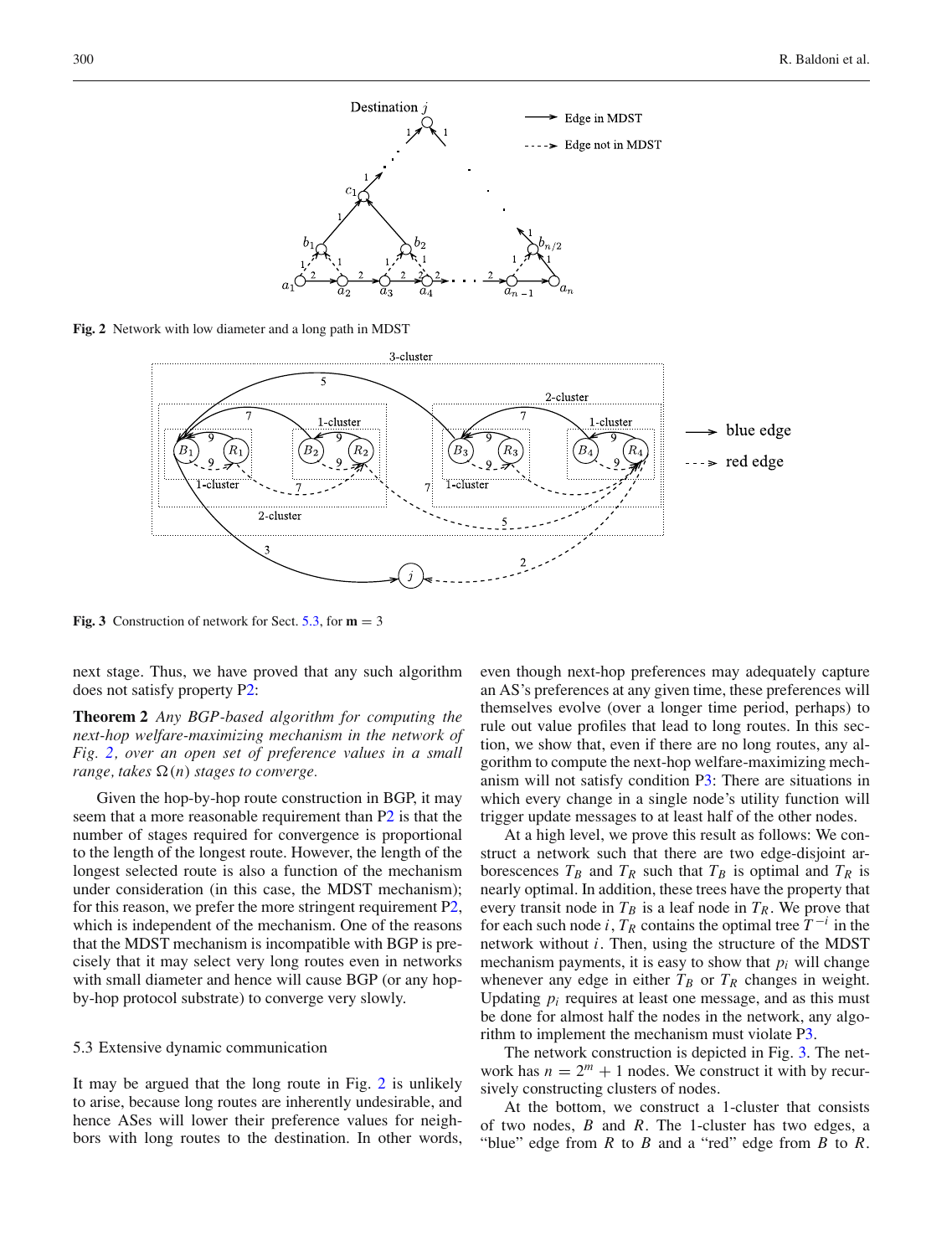Here, "blue" and "red" are simply labels that we attach to the edges to clarify the analysis; they have no particular semantics. Each of these two edges has weight *L* −1, where  $L = 2m + 4.$ 

In each cluster in our construction, we identify two special nodes: One is the "blue port," and the other is the "red port." For a 1-cluster, *B* is the blue port, and *R* is the red port. We recursively construct  $(k + 1)$ -clusters from two  $k$ clusters, for  $k = 1, 2, \ldots, m - 1$ : We add a blue edge from the blue port of the right *k*-cluster to the blue port of the left *k*-cluster; the latter then serves as the blue port of the  $(k + 1)$ -cluster. Similarly, we add a red edge from the red port of the left *k*-cluster to the red port of the right *k*-cluster, which serves as the red port of the  $(k + 1)$ -cluster. These edges both have weight  $L - 2k - 1$ .

Once we have built up the *m*-cluster in this manner, we complete the network construction as follows: We add one more node, the destination *j*. We also add a blue edge from the blue port of the *m*-cluster to *j*, with weight  $L-2m-1=$ 3, and a red edge from the red port of the *m*-cluster to *j*, with weight  $L - 2m - 2 = 2$ . The complete network, for  $m = 3$ , is shown in Fig. [3.](#page-7-2)

This network is sparse (each node has only two outgoing edges) and has low diameter, as required. As in Sect. [5.2,](#page-6-0) we can augment it with edges of lower value so that the diameter stays low after removing one node; these edges do not affect the analysis, and so we ignore them here. All the valuations are in the range  $[1, L]$ , where  $L = O(\log n)$ . The network we have just built has two distinguished *j*-arborescences: one consisting of all the blue edges and one consisting of all the red edges. We call these two arborescences  $T_B$  and  $T_R$ respectively. In each of these trees, the longest path (route) has  $m + 1 = O(\log n)$  hops. We will now show that these two *j*-arborescences have greater weight than any other *j*arborescence.

<span id="page-8-1"></span>**Lemma 3** *If T is a j-arborescence in a network of the form shown in Fig. [3,](#page-7-2) and T has both blue and red edges, then there is another j-arborescence*  $\tilde{T}$  *such that*  $W(\tilde{T})$  >  $W(T) + 2$ .

*Proof* Consider a minimum-sized cluster that has both red and blue outgoing edges in *T*. Suppose this is a  $(k + 1)$ cluster, as shown in Fig. [4a](#page-8-0). Consider the two *k*-clusters it is composed of, and label the ports  $B_1$ ,  $R_1$ ,  $B_2$ ,  $R_2$  as shown.

Now, the  $(k+1)$ -cluster has a blue outgoing edge; it must be from the blue port  $B_1$ . All smaller clusters have only one color of outgoing edge in *T* . It follows that the left *k*-cluster must have only blue edges. Similarly, the red outgoing edge must be from the port  $R_2$ , and so the right  $k$ -cluster must have all red edges. Thus, the spanning tree *T* must include the blue spanning tree of the left *k*-cluster, the red spanning tree of the right *k*-cluster, and the two outgoing edges with weight  $L - 2k - 3$  (or less if  $k = m - 1$ ).

We now construct the tree  $\tilde{T}$  as shown in Fig. [4b](#page-8-0): We replace the red spanning tree by a blue spanning tree and replace the red outgoing edge by the blue edge within the



(b) Tree  $T$ 

<span id="page-8-0"></span>**Fig. 4** Construction that increases the weight of a tree *T* with both red and blue edges

 $(k + 1)$ -cluster, with weight  $L - 2k - 1$ . Because of the symmetric construction of the *k*-clusters, the red and blue spanning trees have the same weight. Thus, the overall weight of  $\tilde{T}$  is at least 2 higher than the weight of  $T$ .

<span id="page-8-2"></span>**Lemma 4** *For the network and weights* **u** *as constructed in Fig.* [3,](#page-7-2) the maximum-weight *j*-arborescence  $T^*(u)$  *is the blue spanning tree. Further, for any blue node*  $B_x$ ,  $T^{-B_x}(\mathbf{u})$ *(the maximum-weight j-arborescence on N* $\{B_x\}$ *) is the red spanning tree restricted to*  $N \setminus \{B_x\}$ *.* 

*Proof* From Lemma [3,](#page-8-1) we know that the maximum weight *j*-arborescence must be either entirely blue or entirely red. At the top level, the blue edge has a higher weight than the red edge; at all other levels of the construction, the weights are the same. Thus, the blue spanning tree must be the maximum-weight *j*-arborescence *T* <sup>∗</sup>(**u**).

The red spanning tree has  $B_x$  as a leaf and has weight only 1 less than optimal. Any other *j*-arborescence with  $B_x$ as a leaf must have both red and blue edges and hence have weight at least 2 less than optimal, by Lemma [3.](#page-8-1) Finally, we observe that any *j*-arborescence on  $N \setminus \{B_x\}$  can be extended to a *j*-arborescence that has  $B_x$  as a leaf, by adding the red edge ( $B_x$ ,  $R_x$ ) with weight  $L-1$ . Thus, the restriction of the red subtree to  $N \setminus \{B_x\}$  must be optimal.

<span id="page-8-3"></span>Now, consider perturbing the weights **u** by adding an amount  $\delta_e$  to the weight of each edge *e*, for any  $\delta_e$  with absolute value less than  $\frac{1}{n}$ . Then, the weight of any spanning tree cannot change by 1 or more, and so Lemma [4](#page-8-2) still holds. This leads us to the hardness result for this section: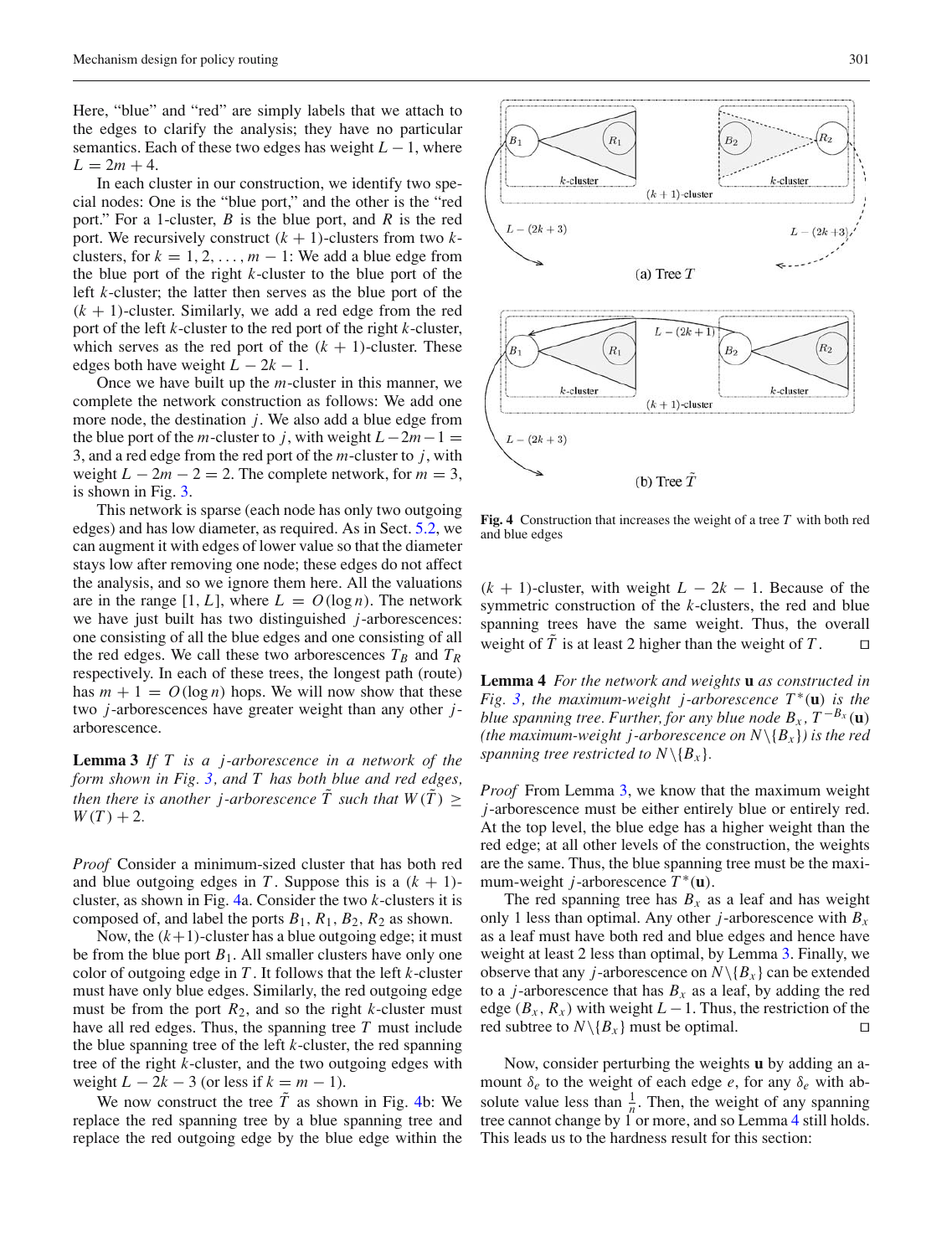**Theorem 3** *For networks constructed in Fig. [3](#page-7-2) any infinitesimal change in valuation must cause* UPDATE *messages to be sent to at least* (*n* −3)/2 *nodes. This remains true even if each utility value is perturbed slightly (i.e., it is true for an open set of preference values).*

*Proof* We start with the weight vector **u**. A perturbed weight vector  $\tilde{u}$  can be constructed from **u** as follows: For each node *i*, we add  $\delta_i^{\text{blue}}$  to the weight of the blue outgoing edge from *i* and  $\delta_i^{\text{red}}$  to the weight of the red outgoing edge from *i*, where  $|\delta_i^{\text{blue}}|$ ,  $|\delta_i^{\text{red}}| < \frac{1}{n}$ . This corresponds to picking a weight vector from an open set around **u**.

Consider the payment  $p_{B_x}$  due to some node  $B_x$ . Let *k* be such that  $B_x$  is the blue port of a *k*-cluster but not the blue port of a  $(k + 1)$ -cluster. Then, the blue outgoing edge from *B<sub>x</sub>* has weight  $(L - 2k - 1)$ . The red outgoing edge from  $B_x$  must have weight  $(L - 1)$ , and so using Lemma [4](#page-8-2) and Eq.  $(2)$ , we get

<span id="page-9-1"></span>
$$
p_{B_x} = W(T^*) - u_{B_x}(T^*) - W(T^{-B_x})
$$
  
= W (blue spanning tree) - (L - 2k - 1)  
- [W (red spanning tree) - (L - 1)]  
= [W (blue sp. tree) - W (red sp. tree)] + 2k  
=  $\left[1 + \sum_{k=1}^{\infty} (\delta_i^{blue} - \delta_i^{red})\right] + 2k$  (3)

*i*∈*N* Note that  $p_{B_x}$  satisfies Eq. [\(3\)](#page-9-1) for any perturbed weight vector  $\tilde{u}$  in the given range. Now, suppose we start from some weight vector  $\tilde{u}$ , and then there is an infinitesimal change in  $\delta_a^{\text{blue}}$  (or  $\delta_a^{\text{red}}$ ) for some node *a*. It follows from Eq. [\(3\)](#page-9-1) that  $p_{B_x}$  changes when this happens, and hence node  $B<sub>x</sub>$  must receive an update message (or else, it cannot update its value of  $p_{B<sub>x</sub>}$ ). This is true for every blue node, and thus an infinitesimal change in any node's preference must cause price updates at every blue node (a total of *<sup>n</sup>*−<sup>1</sup> <sup>2</sup> nodes). Apart from the node *a* that originated the change (which may be a blue node), every other blue node must receive an update message, thus proving the theorem statement. 

The proof of Theorem [3](#page-8-3) is based on our assumption that the payment  $p_{B_x}$  must be stored at  $B_x$ . However, we can drop this assumption, and get a result that is nearly as strong, as follows:  $p_{B_x}$  must be stored at *some* node. By property [P1,](#page-5-5) each node can store  $O(m)$  values only; thus, the payments for all the blue nodes must be distributed across  $\Omega(n/m)$  =  $\Omega(\frac{n}{\log n})$  nodes, which must all receive UPDATEs every time the preferences change.

Dynamic problems with routing policies are inherently harder for network operators to identify and correct than static performance problems (such as the violation of [2](#page-5-6) in Sect. [5.2\)](#page-6-0). In the latter case, the operator only has to check the local routing tables to see that, say, a long route is being selected over a short route. However, in the example in Fig. [3,](#page-7-2) each node's local policy looks reasonable, and the operator has no way of telling how a change in policy will affect the overall stability.

## <span id="page-9-0"></span>**6 Dynamic stability of optimization problems**

Theorem [3](#page-8-3) shows the essence of why the MDST mechanism appears difficult for a BGP-based computational model: A small change at any one node can cause changes that are global, not confined to the routes the node lies on. This appears to be an inherent problem of the maximum-weight directed-spanning-tree structure: Even if we neglected the payment computation, the failure of any blue node would force the red spanning tree to be used, effectively changing the routes of all other nodes. Therefore, if each node had to store its outgoing link locally, the communication impact of a failed node would be severe.

We can therefore study the dynamic stability of distributed optimization problems, independently of any mechanism-design concerns. Consider a scenario in which each node in a distributed system has an input  $x_i$ . We wish to run some global optimization on the inputs; after optimization, each node holds a piece *yi* of the output. However, the nodes may fail or leave the network. The optimization should then be defined for variable-sized populations. We can study how sensitive such an optimization scheme is to changes in the input. We now present a formal development of this idea.

<span id="page-9-3"></span>**Definition 1** A **distributed optimization scheme** is a sequence of tuples  $(G^n, \mathcal{X}^n, r^n, f^n)$ , one for each positive integer *n*, with the following properties:

- Each  $G \in \mathcal{G}^n$  represents the non-numeric input of a problem of size *n*.
- The set  $\mathcal{X}^n$  ⊆  $\mathbb{R}^n$  represents the domain of numeric inputs under consideration; each element  $\mathbf{x} = (x_1, x_2, \dots, x_n)$  $x_n$ )  $\in \mathcal{X}^n$  represents a valid numeric input.
- For any input (*G* ∈  $\mathcal{G}^n$ , **x** ∈  $\mathcal{X}^n$ ), the function  $f^n$  :  $(G, \mathbf{x}) \mapsto \mathbf{y} = (y_1, y_2, \dots, y_n)$  determines the optimization output. The *yi*'s may be numeric or non-numeric.
- $-$  For any  $G \in \mathcal{G}^n$  and  $i \in \{1, ..., n\}$  the *restriction function*  $r^n$  :  $(G, i) \mapsto G_{-i}$  determines the nonnumeric input without *i*. Also, the restricted numeric input is  $\mathbf{x}_{-i} = (x_1, \ldots, x_{i-1}, x_{i+1}, \ldots, x_n)$ . The restriction function should be such that  $f^{n-1}(G_{-i}, \mathbf{x}_{-i})$  is defined.<sup>7</sup>

<span id="page-9-4"></span>**Definition 2** The **dynamic instability** of a distributed optimization scheme S is a sequence  $\{s_n\}$  defined as follows: Given an input  $(G, \mathbf{x})$  and  $\mathbf{y} = f^n(G, \mathbf{x})$ , let  $\overline{\mathbf{y}}_i = (y_0, y_1,$ ..., *yi*<sup>−</sup>1, *yi*<sup>+</sup>1,... *yn*) be the output with the *i*th component removed, and let  $\mathbf{y}_{-i} = f^{n-1}(r^n(G, i), \mathbf{x}_{-i})$  be the output on the restricted input. Let *B* denote the set of all open balls

<span id="page-9-2"></span><sup>7</sup> It may seem like it would be more natural to require that *G*−*<sup>i</sup>* ∈  $\mathcal{G}^{n-1}$  and  $\mathbf{x}_{-i} \in \mathcal{X}^{n-1}$ . However, this would make it impossible to express domain restrictions such as "the graph is biconnected" or "the values are  $polylog(n)$ ", because we could recursively apply the restriction function until the input is of constant size. Instead, we allow the function  $f^{n-1}$  to be defined on a larger set of inputs than  $(G^{n-1}, \mathcal{X}^{n-1})$ . The restriction function *need not* be defined on this larger input set, and hence recursive restrictions may be invalid.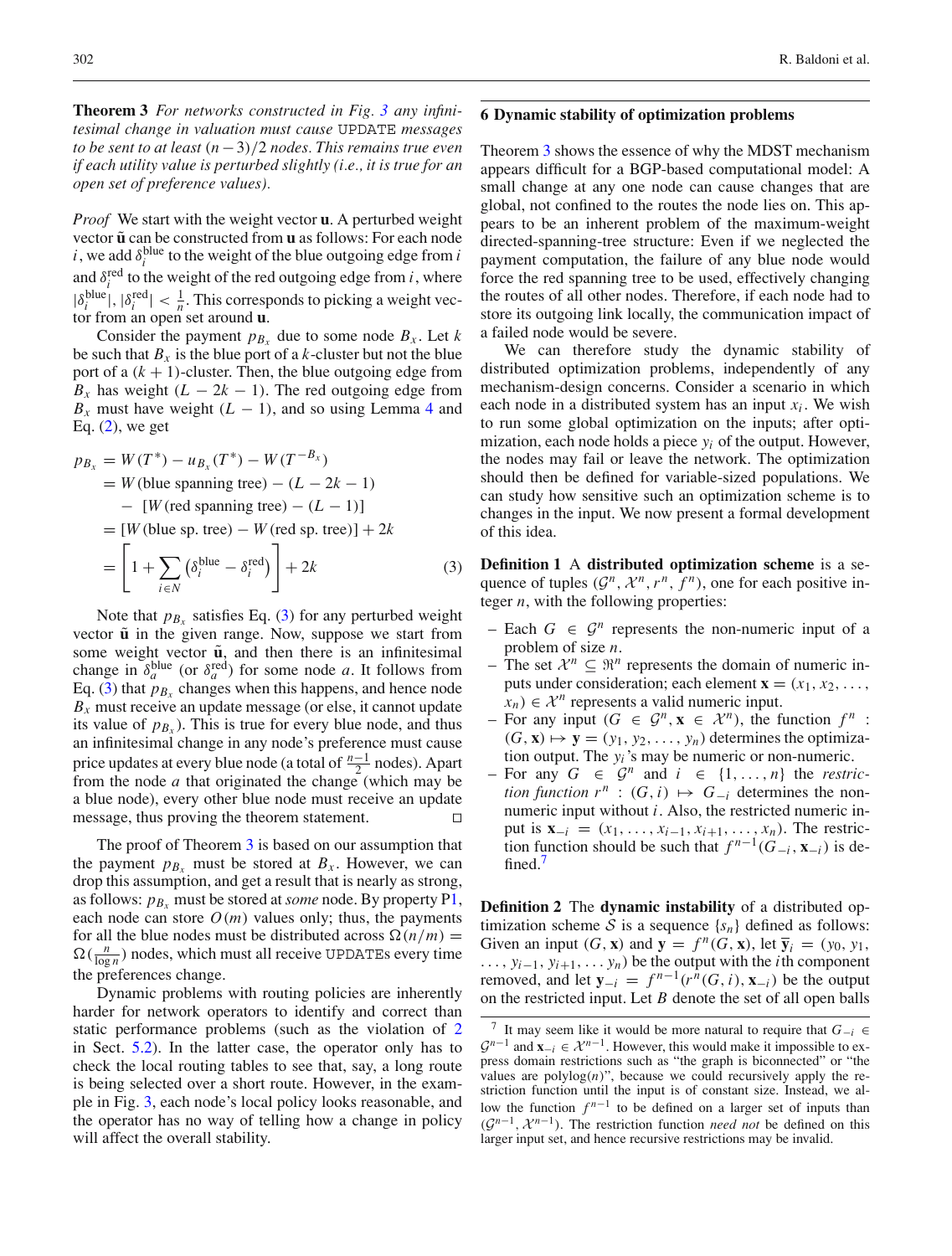

<span id="page-10-2"></span>**Fig. 5** Transformation of a single node in construction of Theorem [4](#page-10-0)

To  $R_{11}$ 

To  $j$ 

in  $\mathcal{X}^n$ . Now define

$$
s_n = \max_{G \in \mathcal{G}^n} \max_{b \in B} \left\{ \min_{\mathbf{x} \in b} \left[ \frac{1}{n} \sum_{i=1}^n \text{diff}(\mathbf{y}_{-i}, \overline{\mathbf{y}}_i) \right] \right\},
$$

 $\it{B}_{11}$ 

where  $diff(a, b)$  is a count of the number of components in which **a** and **b** differ, i.e., the size of the set  $\{j \mid a_j \neq b_j\}$ .

This Definition generalizes the definition of property [3](#page-5-7) in sect. [5.3.](#page-7-0) Note that definition [1](#page-9-3) assumes that the number of outputs is equal to the number of numeric inputs. This can easily be generalized to include a different number of outputs. Further, we can also extend the definitions to include scenarios in which one "node" corresponds to more than one numeric parameter, as in the MDST problem; the corresponding restriction map would then generate a smaller input instance. For simplicity, however, we restrict our attention to Definitions [1](#page-9-3) and [2.](#page-9-4)

Theorems [3](#page-8-3) and [5](#page-11-1) show that the MDST scheme on the domain of Internet-like graphs and small preferences has  $\Omega(n)$  dynamic instability and that the LCP scheme on a similar domain has dynamic instability polylog(*n*). We now illustrate the framework with another example, a *weighted multicommodity flow* optimization scheme.

*Example 1* We are given a directed graph *G*. For each vertex *i* in the graph, there is a destination *ti* and a unit flow demand from *i* to *ti* . Each edge in the graph has unit capacity. Each flow demand has an associated value  $w_i > 0$ . The weighted multicommodity flow optimization problem is to select<sup>8</sup> a subset of the demands to satisfy that maximizes the total value delivered, without violating any capacity constraint. The output is partitioned such that each node knows whether its flow is selected.

<span id="page-10-0"></span>**Theorem 4** Let  $\mathcal{G}^n$  be the set of all n-node graphs with di*ameter* log *n and constant average degree, with an identified destination t<sub>i</sub> for each node i. Suppose*  $\mathcal{X}^n$  *is the space of all value vectors such that each*  $w_i = O(\log n)$ *. Consider the natural restriction function corresponding to dropping a single flow demand and its source node. Then the weighted multicommodity flow optimization scheme has dynamic in*stability  $\Omega(n)$ .

*Proof* The proof is based on constructing an instance that is equivalent to the hard instance for MDST. The graph *G* is constructed starting from the final cluster in Fig. [3.](#page-7-2) Each blue node  $B_i$  with  $k$  incoming edges is replaced with a set of  $(k+3)$  nodes  $B_{i1}$ ,  $B_{i2}$ , ...,  $B_{i(k+1)}$ ,  $B_{i\alpha}$ ,  $B_{i\beta}$ . The nodes  $B_{i1}, B_{i2}, \ldots, B_{i(k+1)}, B_{i\alpha}$  form a directed path, and there is an additional edge from  $B_{ik}$  to  $B_{i(k+1)}$ . The incoming edge with *r*th highest weight is incident to *Bir*. Both outgoing edges emanate from node  $B_{i\alpha}$ . A symmetric transformation is done on the red nodes. The node *j* is kept as it is. The transformation is shown in Fig. [5.](#page-10-2) Note that this transformation changes an *N*-node instance of the MDST problem to an  $n = O(N)$  node instance of the weighted multicommodity flow optimization problem, because the MDST instance has  $O(N)$  edges.

We next identify the source-sink pairs and the values. Consider a blue node  $B_i$  with  $k$  incoming edges in the the original network. Corresponding to this node, we have a "red" flow demand from  $B_{i1}$  to  $R_{i\alpha}$ ; the value of the demand is the weight of the corresponding red outgoing edge

<span id="page-10-1"></span>We can also consider a version that allows for fractional optimal solutions. The hardness result extends to this more general setting as well.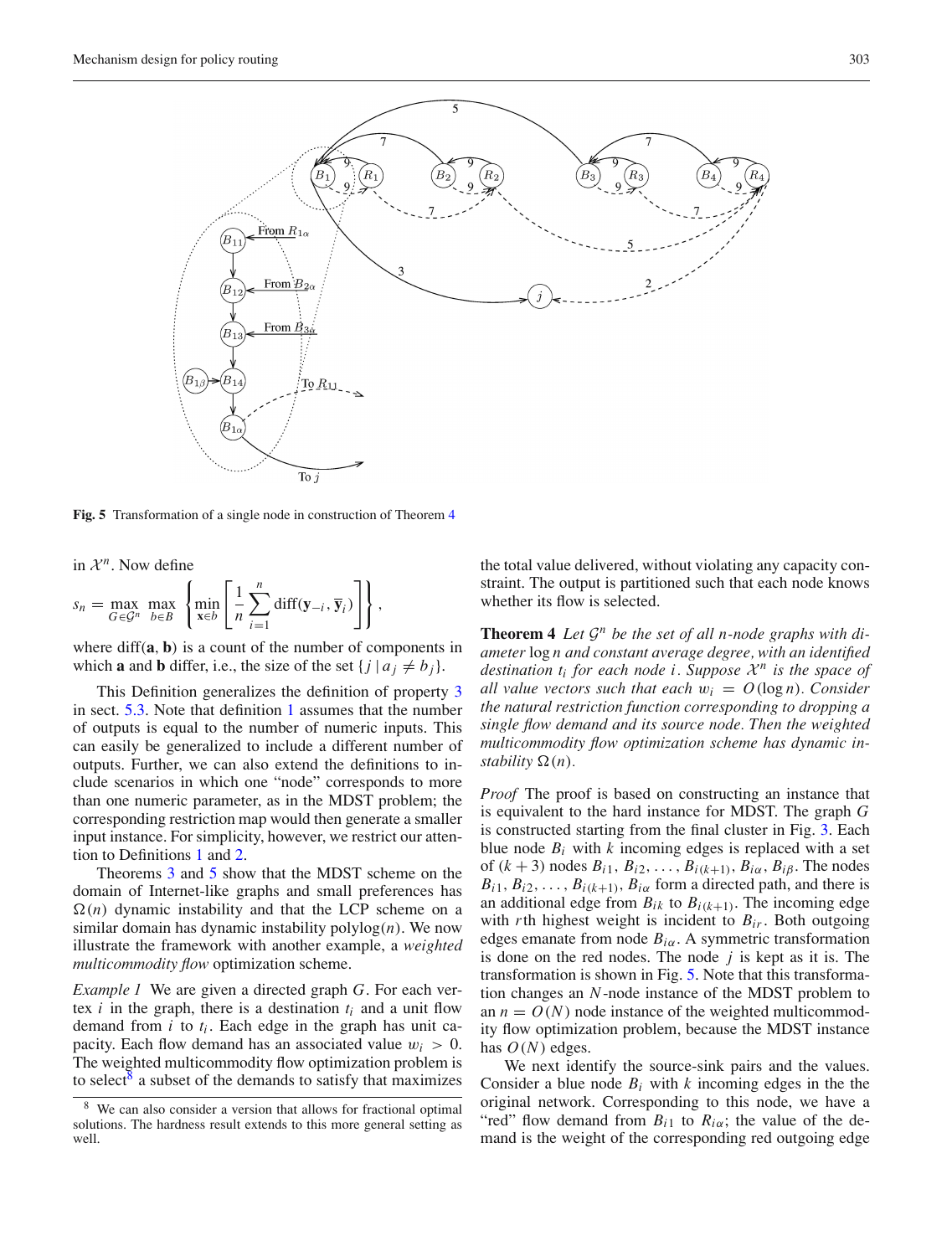in Fig. [3.](#page-7-2) There is also a "blue flow demand": If the blue outgoing edge is attached to node  $B_{hp}$ , the blue flow demand is from  $B_{i\beta}$  to  $B_{h(p+1)}$ . If the blue outgoing edge is attached to node *j*, there the blue flow demand is from  $B_{i\beta}$  to *j*. Again, the value of this demand is picked to be the same as the weight of the blue outgoing edge from  $B_i$  in Fig. [3.](#page-7-2) Similarly, we construct red and blue flow demands corresponding to each red node in the original construction. All other nodes' demands are picked to be irrelevant, e.g., by setting their value to be zero.

This construction of the network and demands has the following property: For any node in the original network, if the corresponding red outgoing flow is selected, then no blue incoming or outgoing flow can be selected. Similarly, if the blue outgoing flow is selected, no red incoming or outgoing flow can be selected. Further, it is possible to satisfy all blue-flow demands simultaneously, or to satisfy all red-flow demands simultaneously. Thus, the optimal set of flows corresponds to the blue spanning tree in Fig. [3.](#page-7-2) However, if even one blue flow is dropped, the optimal set of demands to pick would correspond to the red spanning tree. Thus, it follows that the dynamic instability of this optimization scheme is  $\Omega(n)$ . (*n*). 

Note that this dynamic instability analysis only provides a lower bound on the communication cost of a distributed implementation: The fact that a particular optimization scheme has low dynamic instability does not imply that there is an algorithm with low incremental communication costs. Further, the importance of low dynamic instability depends to a great extent on the context (as does the choice of an appropriate domain); while it is clearly essential for a BGP-based algorithm, it may be irrelevant in some applications. However, this analysis appears to be fairly easy in many cases and should provide a useful tool in comparing different optimization schemes.

## <span id="page-11-0"></span>**7 Conclusion**

We have presented a formulation of welfare-maximizing policy routing in the mechanism-design framework. We showed that, in the most general case, it is NP-hard to maximize the overall welfare or even to approximate it within any reasonable factor. When utility functions are restricted to the class of next-hop preferences, an optimal strategyproof mechanism is polynomial-time computable. However, a BGP-based distributed implementation of this mechanism appears to be unrealistic: It may converge very slowly even on small-diameter networks, and it may require messages to be sent to a large fraction of the nodes whenever any node changes its preferences.

This raises several natural questions for further study. We can ask whether it is possible to design a mechanism for the next-hop preference setting that *approximately* maximizes the overall welfare and also has a low-complexity BGP-based distributed implementation. Another approach is to find reasonable additional restrictions on the preferences for which an efficient exact algorithm exists.

An unusual feature of our computational model is the use of the dynamic communication requirement as a complexity measure. This may be relevant to other problem domains as well: Many network protocols are designed to operate over long periods of time, during which their inputs frequently change. Thus, it may be useful to extend the dynamic-stability analysis in Sect. [6](#page-9-0) to other distributed optimization problems.

**Acknowledgements** We would like to thank Tim Griffin and Vijay Ramachandran for helpful discussions.

## **Appendix**

We include here a proof that the lowest-cost routing mechanism described by Feigenbaum et al. [\[5](#page-12-6)] satisfies the properties [P1-](#page-5-5)[P3](#page-5-7) introduced in this paper, and thus meets our requirements for BGP-based algorithms.

<span id="page-11-1"></span>**Theorem 5** *Consider the route and price computation algorithms for the lowest-cost routing mechanism of [\[5\]](#page-12-6), and assume that all costs are in the range*  $[1, r]$ *, for*  $r = polylog(n)$ *. Then, the mechanism satisfies properties [P1-](#page-5-5)[P3.](#page-5-7)*

*Proof* We adopt the following notation from [\[5](#page-12-6)]: Let a *k-avoiding path* be a path that does not pass through node *k*. Then, define

 $d \stackrel{\text{def}}{=} \max_{i,j} ||\text{LCP from } i \text{ to } j||$ 

 $d' \stackrel{\text{def}}{=} \max_{i,j,k} ||\text{lowest-cost } k\text{-avoiding path from } i \text{ to } j||,$ 

where  $||P||$  denotes the *number of hops* in path *P*. Note that the lowest-cost path may have more hops than more expensive paths. We now prove that each property is satisfied:

([P1\)](#page-5-5) The LCP route and price computation algorithm was constructed to use space proportional to the length of the route.

([P2\)](#page-5-6) The result in [\[5,](#page-12-6) Theorem 2] shows that the mechanism converges in max(*d*, *d* ) stages. For *unweighted* Internet-like graphs, both *d* and  $d'$  are  $O(\log n)$ . If the weights are very skewed, the convergence may take  $\Omega(n)$  stages; however, if all the weights are in the range [1, *r*], for small  $r$ , then  $d$  and  $d'$  are at most a factor of  $r$  greater than their respective values in the underlying unweighted graph. (Any path with more hops would have a cost higher than that of the corresponding LCP or minimum-cost *k*-avoiding path in the underlying graph.) In this case, the LCP mechanism converges in  $O(r \log n)$  stages.

([P3\)](#page-5-7) The failure of a node *i* only affects the nodes for which *i* lies on the LCP or on the minimum-cost *k*-avoiding path (for some *k*). For any node *a*, there are at most *d* nodes on the LCP to *j*; for each such node  $k$ , there are potentially  $d'$  different nodes on the lowest-cost *k*-avoiding path from *a* to *j*. Thus, each node is affected by at most dd' other node failures; this argument also holds for cost increases. Similarly, when the node comes back up, only those nodes that end up having it on their LCP or minimum-cost *k*-avoiding path are affected. Finally, we note that a small change in the cost of one node does not change the routing tree (except in the rare case that multiple paths have the same length). Thus, a node near the root of the tree may impact  $\Omega(n)$  nodes, but, because most nodes are near a leaf of the tree, a change in a single node only affects  $O(dd')$  other nodes on average. In Internet-like graphs with weights in a small range, we expect *d* and  $d'$  to be polylog $(n)$ , and so most changes trigger UPDATE messages among only a small subset of the *n* ASes.